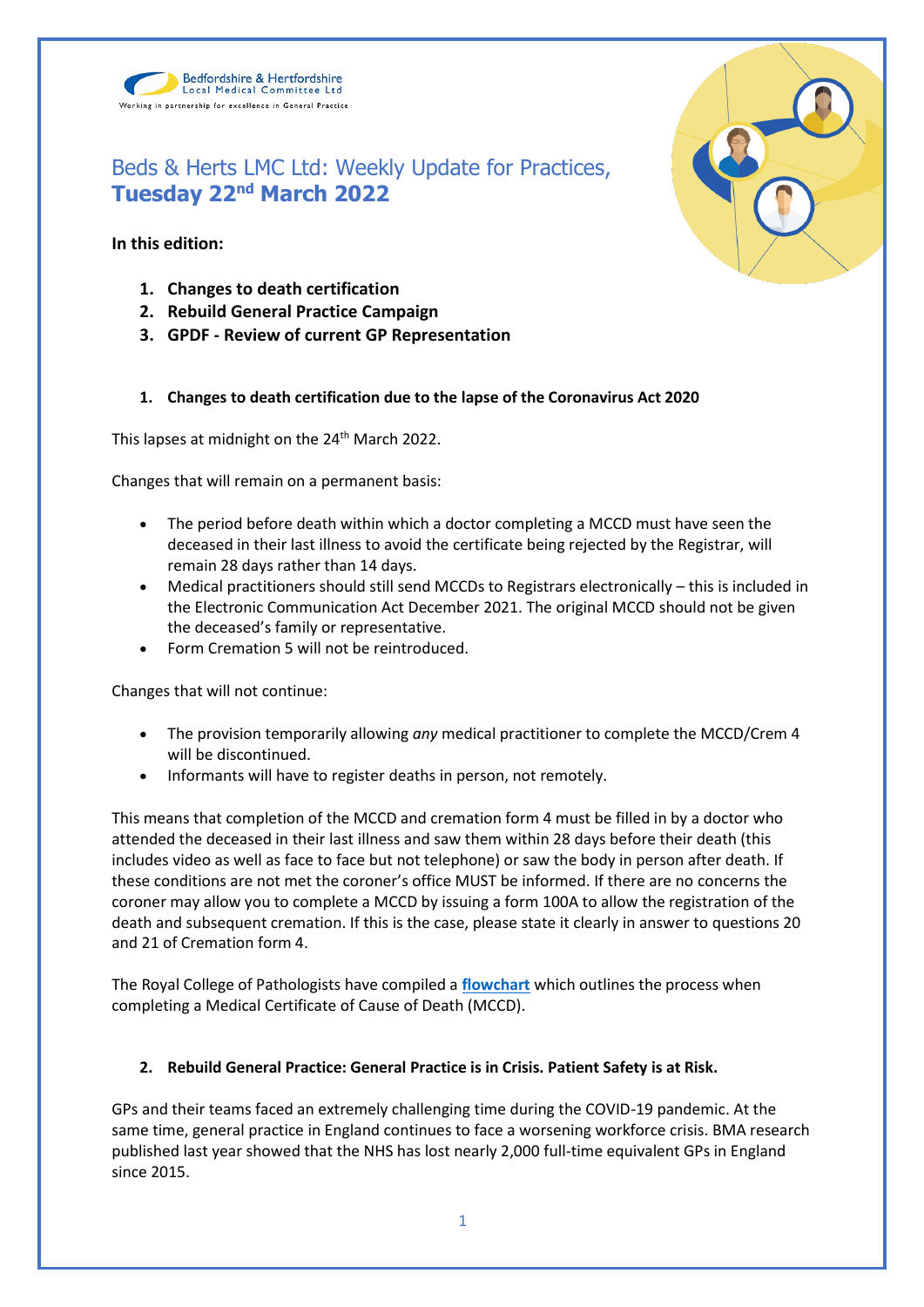In response, working in partnership, the BMA and GPDF have launched the *[Rebuild General Practice](https://rebuildgp.co.uk/)* campaign with a clear call to action: to rebuild general practice or put patient safety at increasing risk.

This builds on last year's *Support Your Surgery* campaign, which saw nearly 30,000 GPs and patients join our call for the urgent funding needed for GP practices across England. The Government still haven't met their commitments to general practice, which is why we will continue to campaign for change, and act on your behalf.

To launch the campaign, Dr Kieran Sharrock gave a [keynote speech](https://rebuildgp.co.uk/campaign-assets/why-we-need-a-bigger-gp-workforce) at an event held this morning at 11 Cavendish Square in London. He was joined by Jeremy Hunt MP, Dr Brian McGregor, and Dr Rachel Ward in speaking to an audience of GPs, stakeholders and media to outline the impact on patients that the workforce crisis is having.

The campaign has also released the findings of a survey of GPs in England, Wales, and Scotland, which showed that:

- Nearly nine in 10 GPs fear patients aren't always safe at their surgeries
- Seven out of 10 GPs feel the risk to 'patient safety' is increasing
- GPs cited staff shortages and too little time for appointments as the main factors putting patients at risk
	- o 86% of GPs stated they didn't have enough time with patients
	- o 77% of GPs said GP shortages were putting patient safety at risk

You can find a copy of the press releas[e here](https://rebuildgp.co.uk/news) as well as extensive coverage across this morning's news including in the *[Guardian](https://www.theguardian.com/society/2022/mar/21/80-per-cent-gps-patients-at-risk-surgery-survey)*, *[Daily Mirror](https://www.mirror.co.uk/news/uk-news/ex-health-secretary-teams-up-26515130.amp)* and *[Pulse](https://www.pulsetoday.co.uk/news/workforce/bma-and-jeremy-hunt-join-forces-for-campaign-to-rebuild-general-practice/)* amongst others.

The *Rebuild General Practice* campaign was created with GPs for GPs. Your support to amplify these messages will help us to raise the alarm and ultimately secure a better working environment for both GPs and patients.

It is vital that we build as much for support for the campaign as possible. You can find more information on the campaign website – **[www.rebuildgp.co.uk](http://www.rebuildgp.co.uk/)**

You can also follow and share content, news, and updates on the campaign Twitter account - **<https://twitter.com/rebuildgp>**

## **3. GPDF – Review of current GP Representation**

The conference of UK LMCs in May 2021 approved a motion requesting GPDF commission a review of GP representation.

This independent review is being led by Ijeoma Omambala QC, supported by a team including consultation specialists, to enable her to deliver her report ahead of the Conference in May 2022.

A critically important element of the review is a consultation in which every GP regardless of setting can contribute their views on the issue of representation. This includes Partners, Fixed share Partners (sometimes referred to as Salaried Partners), Salaried GPs, Locum GPs, Trainees, Returners and Retainees.

<https://surveys.opinionsite.com/survey/selfserve/20dc/2203166?list=3>